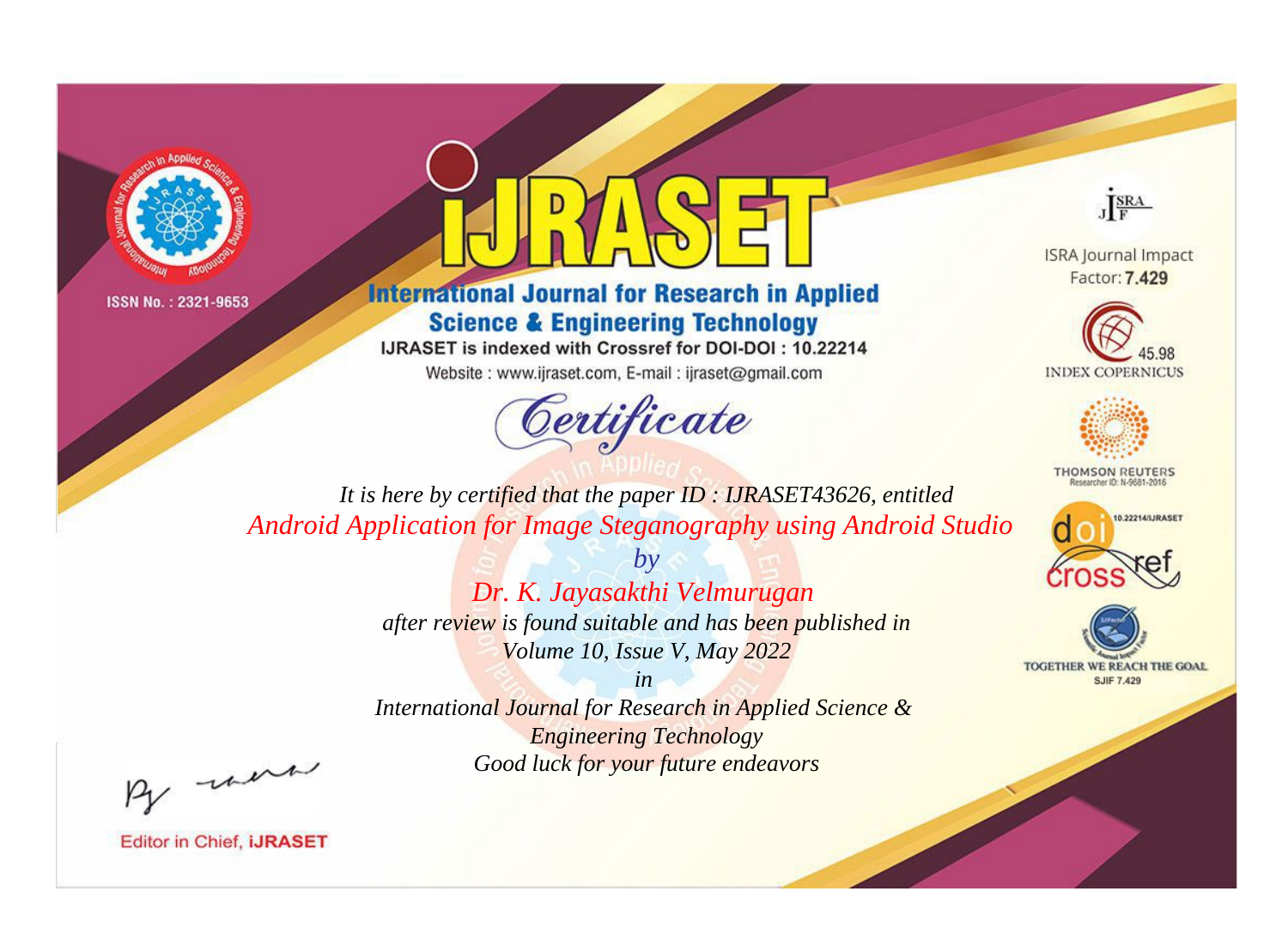



**International Journal for Research in Applied Science & Engineering Technology** 

IJRASET is indexed with Crossref for DOI-DOI: 10.22214

Website: www.ijraset.com, E-mail: ijraset@gmail.com



JERA

**ISRA Journal Impact** Factor: 7.429





**THOMSON REUTERS** 



TOGETHER WE REACH THE GOAL **SJIF 7.429** 

*It is here by certified that the paper ID : IJRASET43626, entitled Android Application for Image Steganography using Android Studio*

> *Ganesh S after review is found suitable and has been published in Volume 10, Issue V, May 2022*

*by*

*in* 

*International Journal for Research in Applied Science & Engineering Technology Good luck for your future endeavors*

By morn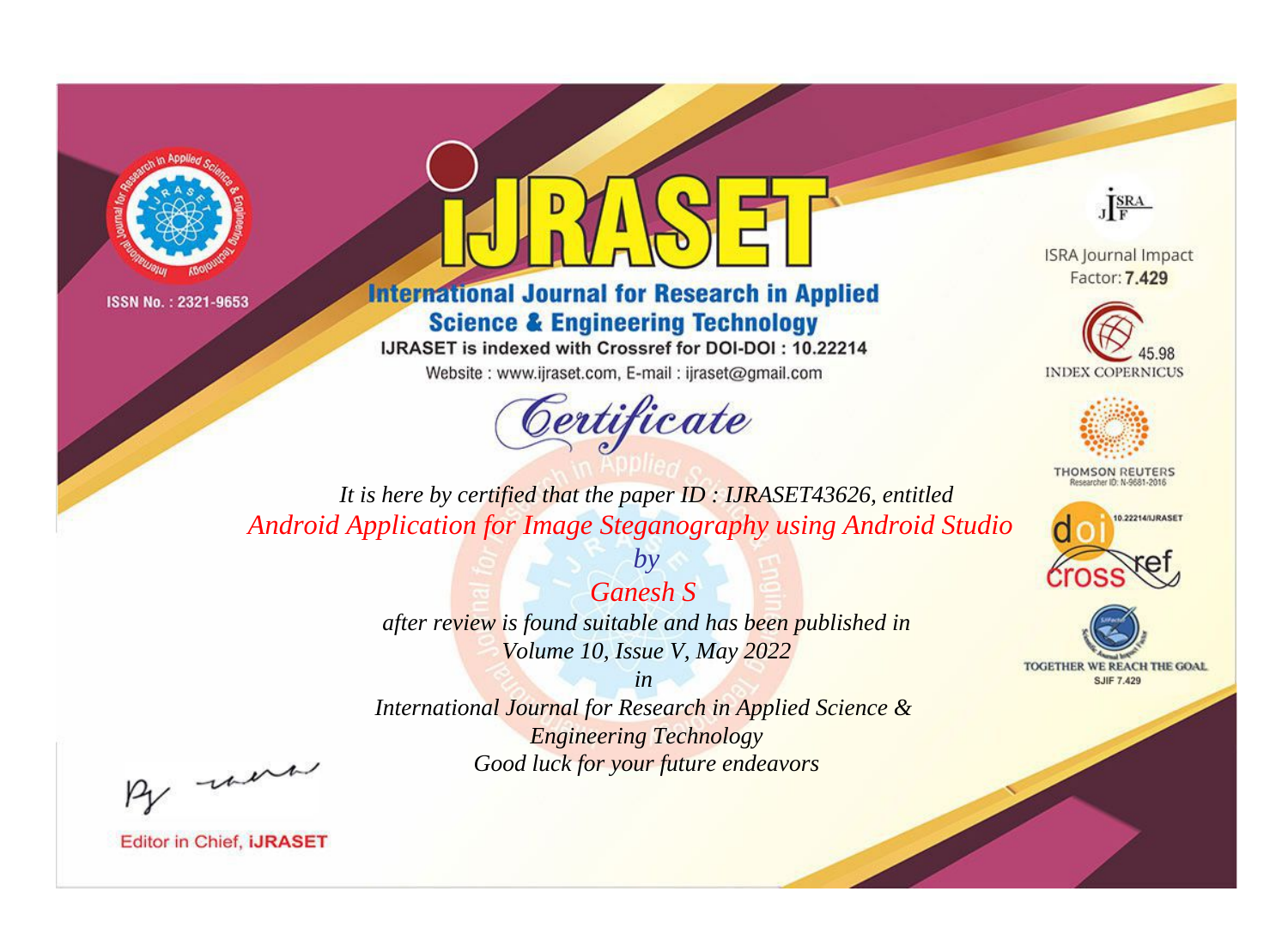



**International Journal for Research in Applied Science & Engineering Technology** 

IJRASET is indexed with Crossref for DOI-DOI: 10.22214

Website: www.ijraset.com, E-mail: ijraset@gmail.com



JERA

**ISRA Journal Impact** Factor: 7.429





**THOMSON REUTERS** 



TOGETHER WE REACH THE GOAL **SJIF 7.429** 

*It is here by certified that the paper ID : IJRASET43626, entitled Android Application for Image Steganography using Android Studio*

> *by Daniel Alfred Visuvasam W after review is found suitable and has been published in Volume 10, Issue V, May 2022*

> > *in*

*International Journal for Research in Applied Science & Engineering Technology Good luck for your future endeavors*

By morn